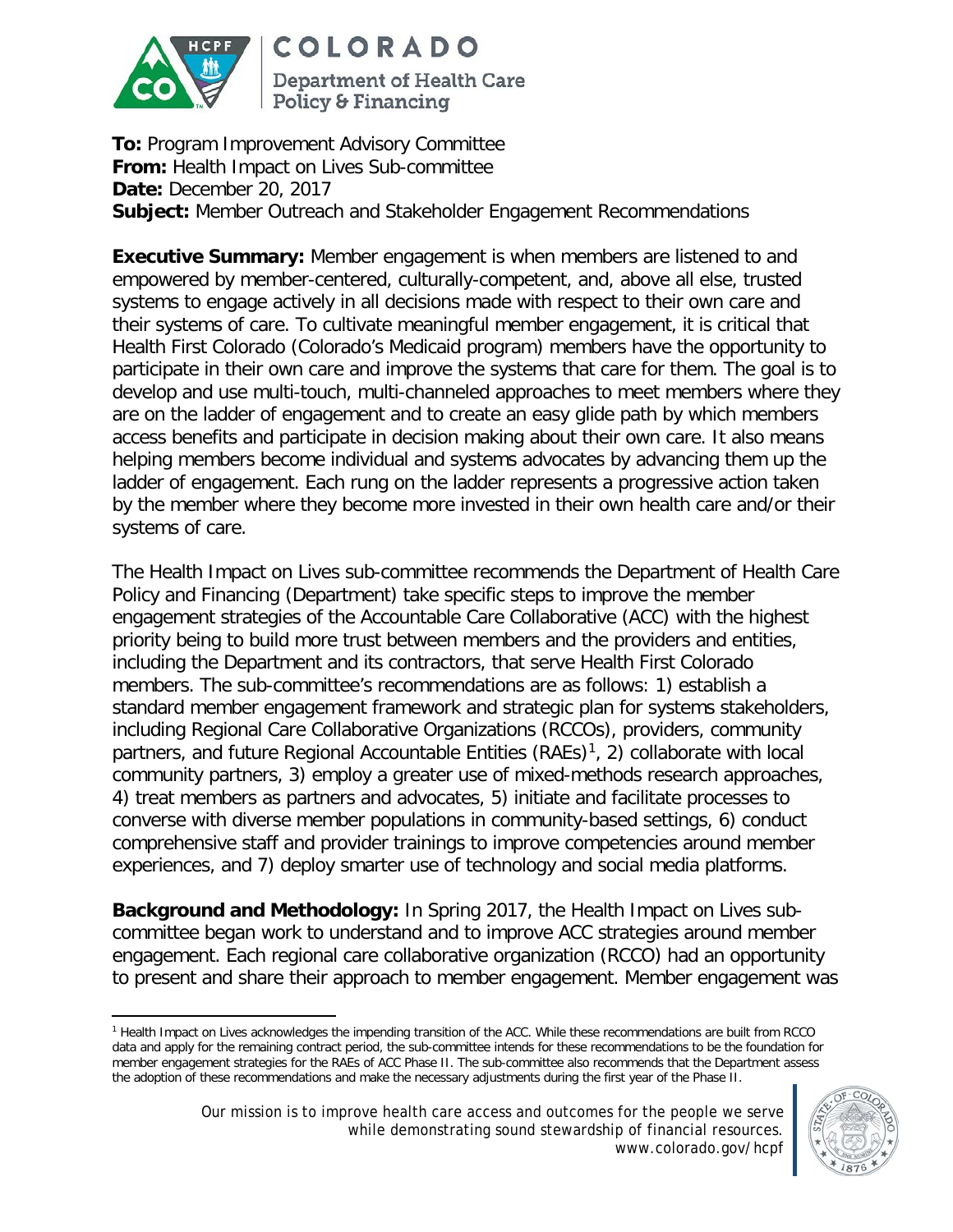also identified by Health Services Advisory Group (HSAG) as one of the topic areas to focus in on during their annual RCCO site review. The review included evaluations of lessons learned, both challenges and successes, around member engagement. After convening all seven RCCOs and reviewing the findings from HSAG, the sub-committee identified seven key recommendations for driving more meaningful engagement with members.

## **Delivery System Recommendations**:

1. **Framework and Strategic Plan:** All seven RCCOs offered separate and distinct frameworks of member engagement. However, all had similar themes and concepts. Historically, RCCO member engagement work has been reported through the Member Engagement contractual deliverable. While this deliverable captures specific member engagement activities, it does not require a defined engagement strategy and measurable milestones.

Sub-Committee Recommendation: Member engagement should occur at Micro and Macro levels.

At the Micro level, member engagement is when members are actively involved in all decisions made with respect to their own care as well as their systems of care. Systems actors, including providers, RCCOs, behavioral health organizations (BHOs), RAEs, and the Department of Health Care Policy and Financing (Department), facilitate member engagement by listening to, empowering, and building consistent and long-lasting relationships with members through member-centered, culturally-competent, and, above all else, trusted strategies and approaches.

At the Macro level, member engagement is when there is an intentional organizational culture which values the voice, experience, and involvement of its members. This organizational culture strives to ensure that members are adequately represented in policy development, program creation, evaluation, and governance activities. These members must reflect the diversity of the broader membership and must be trained and supported by the respective system actor.

To help facilitate this this multi-level engagement, the Department should require and actively monitor a coherent member engagement plan that articulates strategies and measurable goals that promote meaningful member engagement at both the Micro and Macro levels. This plan should be developed in active collaboration with members and be delivered to the Department within thirty days on ACC Phase II implementation. The Department will review these plans and work align the described strategies with its own initiatives and those of other stakeholder workgroups.

2. **Community Partners:** Many RCCOs noted the most successful member engagement came when they leveraged long-standing community partners to meet the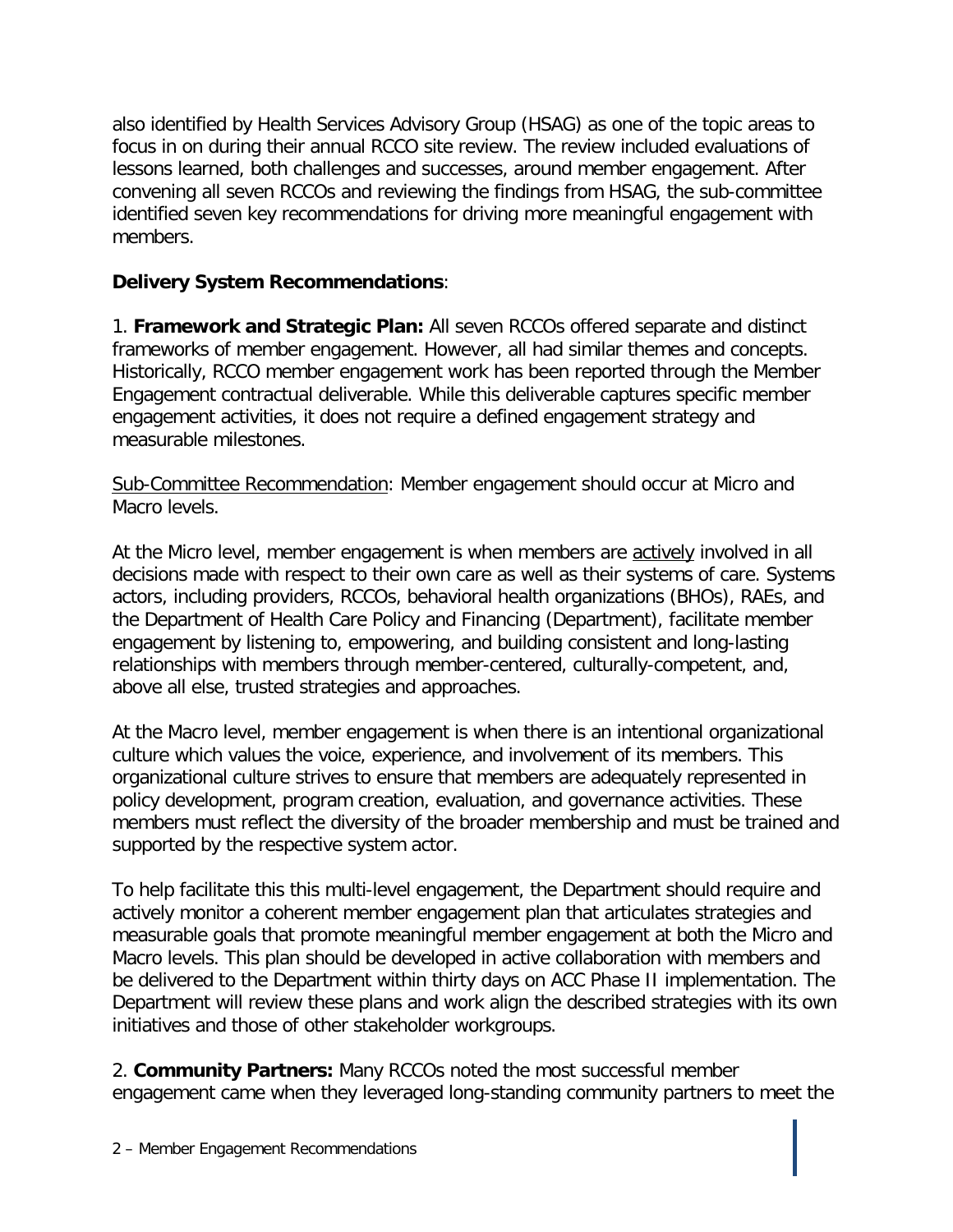members where they were and to build upon and reinforce the existing trust between the community partner and their respective members.

Sub-Committee Recommendation: RCCOs should work with their members to develop a process to strengthen community partnerships. This process should include a way to identify those community partners that provide safe and welcoming environments and those community partners that are not trusted. RCCOs should work with their members to develop strategies that improve the relationship between the latter community partners and members.

RCCOs should create integrated engagement models that station staff at community organizations such as community health centers, schools, recreation centers, physician waiting rooms, VA centers, food banks, criminal justice facilities, detoxification programs, soup kitchens, and homeless shelters. RCCOs should also pay close attention to member-led organizations such as Independent Living Centers, Senior Centers, Cultural Centers (including faith-based), clubhouses, and other member-led, community-based initiatives.

By positioning their services the various focal points, RCCOs not only brings these services in closer proximity to a member but also help to integrate health and wellness into a member's daily fabric and build upon and reinforce the existing trust between the member and the community partner.

RCCOs should report on their respective partnerships and any challenges through the Member and Stakeholder Engagement deliverable. The Department should aggregate these challenges and provide respective guidance and assistance.

3. **Mixed-Methods Approach**: While most RCCOs have utilized traditional "top-down" approaches in member engagement (i.e. developing member advisory councils, receiving member feedback on communication materials, etc.), nearly all RCCOs identified challenges initiating and facilitating grassroots processes that aim to understand and to learn from the diverse member populations and their experiences with Medicaid. Moreover, assessment of member engagement has largely been limited to standardized surveys such as the Consumer Assessment of Healthcare Providers and Systems (CAHPS).

Sub-Committee Recommendation: RCCOs should integrate more on-the-ground, qualitative approaches into their plans for and assessments of meaningful member engagement. Methods can include, but are not limited to: 1) focus groups with hard-toreach populations, 2) ethnography (participant-observation, in-home interviews), 3) Photovoice<sup>[2](#page-2-0)</sup>, 4) community mapping, and 5) analyzing appeals and grievances as well

 $\overline{a}$ 

<span id="page-2-0"></span><sup>2</sup> Photovoice is a qualitative method used for community-based participatory research to help individuals share their experiences around a particular research topic. This methodology puts cameras into the hands of participants and asks them to express their points of view or represent their communities by photographing scenes that highlight particular themes. Common themes include community concerns, community assets, social issues, and public health barriers.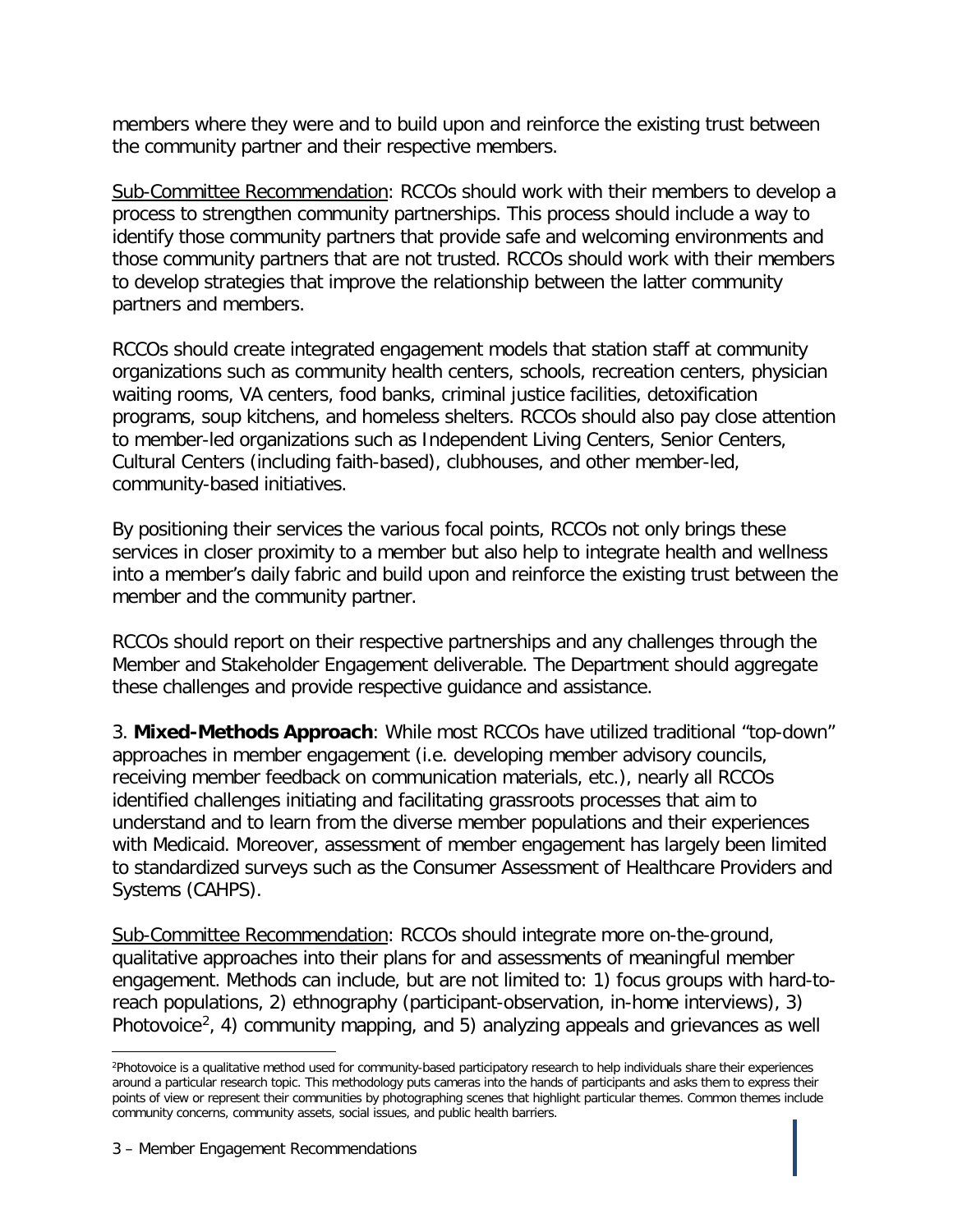as customer service calls. RCCOs should actively partner with their respective primary care medical provider (PCMP) and community partner networks to develop and implement these methods in order to understand a member's experience at all touch points within the care system and to build more data-driven strategies that address member and community needs.

RCCOs should report on their respective approaches and any challenges through the Member and Stakeholder Engagement deliverable. The Department should aggregate these challenges and provide respective guidance and assistance.

4. **Treating Members as Partners and Advocates**: Many RCCOs spoke about how the most successful regional initiatives were when members were treated as partners in the work. This included proactively involving members in the decision making process and providing feedback during and after the initiative's implementation.

Sub-Committee Recommendation: Trust is developed when people work together as partners. RCCOs should proactively solicit member input and develop information feedback loops in order to improve systems operations, member experience, and member trust and to amplify the voice of members in relevant systems conversations. These tactics should enhance member trust by clearly communicating why the RCCO is contacting the member, how member input will be used, and how members will "see the fruits of their labor and input." Moreover, RCCOs should develop other opportunities for members to become partners in the broader work of the RCCO. These opportunities could include: 1) partnering with members at healthcare events, such as outreach fairs and advisory council meetings, to promote and co-present the RCCO's work; 2) hiring and training more members as community liaisons and peer advocates; 3) using member testimonials in outreach materials; 4) developing training and education forums for members that empower them to successfully fulfill their respective engagement roles within the RCCO, and 5) conducting advisory meetings that convene members with deep system knowledge and connection to their peers, occur in the evenings, provide food, cover daycare services for parents with children, provide incentives, and cover all expenses.

RCCOs should report on their respective member development strategies and any challenges through the Member and Stakeholder Engagement deliverable. The Department should aggregate these challenges and provide respective guidance and assistance.

5. **Engage with Diverse Member Populations**: Many RCCOs stated that the number of members participating in their member advisory councils was limited and the diverse spectrum of the member experience was not always represented at councils and through feedback mechanisms.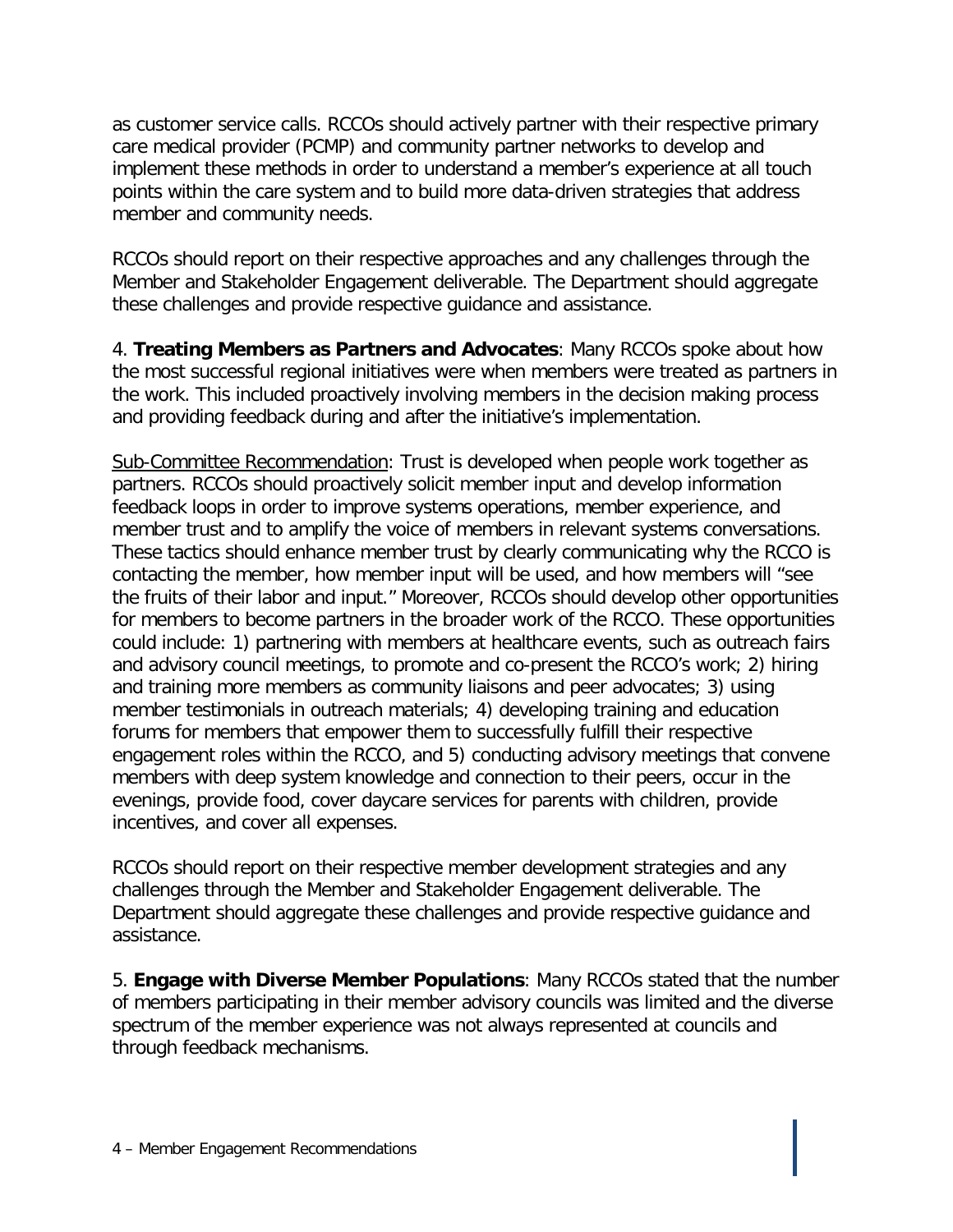Sub-Committee Recommendation: RCCOs should initiate and facilitate venues and processes that allow RCCOs and members to converse about the member experience. This could include the following techniques: 1) mobile member advisory committee meetings that meet at various locations throughout the region, 2) telephonic town halls that allow for broader geographic coverage, and 3) targeted strategies to engage with specific cultural groups such as the disability community, justice-involved members, non-English speakers, refugees, etc. to address specific needs. RCCOs should also leverage community partners with whom members already have established and trusted relationships.

RCCOs should report on their respective strategies through the Member and Stakeholder Engagement deliverable.

6. **Provider Education and Engagement**: Many RCCOs identified a need to improve staff and provider competencies regarding the member experience. This included not only benefits and services but also training around the lived realities of members.

Sub-Committee Recommendation: RCCOs should develop and conduct comprehensive trainings regarding benefits, services, social determinants, and cultural customs to ensure a holistic competency level for staff and network providers. These trainings can include, but are not limited to: relevant community networks, equity literacy, Bridges Out of Poverty curriculum, disability-competent care, motivational interviewing, member experience scenarios, trauma-informed care, and cultural competency. These trainings should also provide members to directly communicate their experiences with the larger provider network.

RCCOs should report on their respective provider education and engagement strategies and any challenges through the Member and Stakeholder Engagement and Network Adequacy deliverables. The Department should aggregate these challenges and provide respective guidance and assistance.

7. **Technology and Social Media Platforms**: Technology-based member engagement strategies varied across all RCCOs. Most RCCOs had used traditional IVR calls and mailings, but few had begun to explore social media and mobile applications.

Sub-Committee Recommendation: RCCOs should actively explore using smart technology and social media platforms such as texts, email, videos, Facebook, and telehealth and other mobile applications to improve open and bidirectional engagement with members. For each strategy, RCCOs should define their targeted content and audience, acknowledging that not all member populations will be engaged through each mechanism. RCCOs should also ensure that all applicable members have equal access to the respective technology. The Department should also provide RCCOs guidance on how protected health information can be appropriately shared.